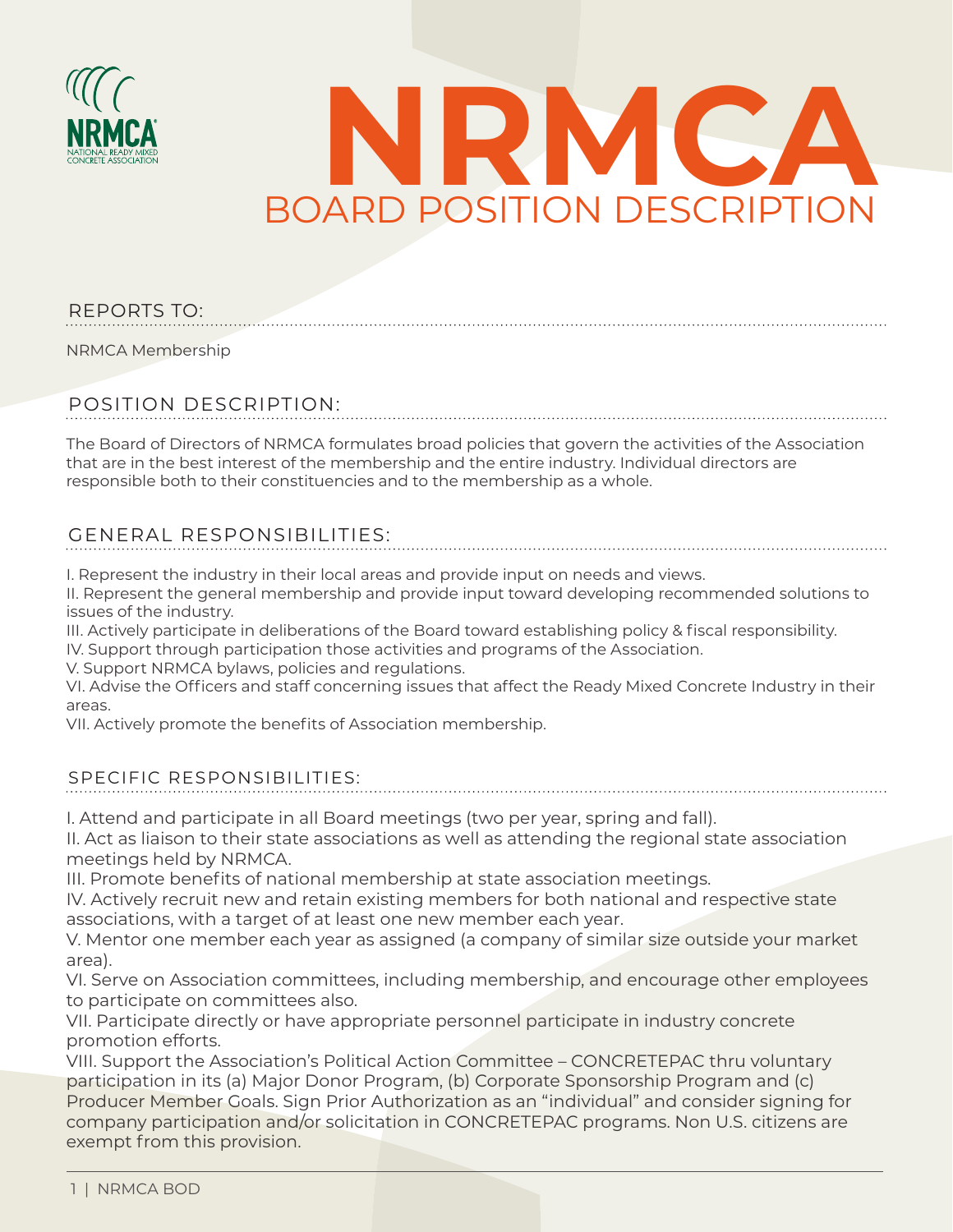IX. Support of the RMC Research & Education Foundation to include a personal pledge, support of a corporate pledge, and support of fundraising activities.

X. Support, by participation, Association Benchmarking Surveys - specifically the financial industry data, compensation, information technology, fleet maintenance, safety, environmental and monthly key metric surveys, and the Producer Confidence Index (PCI).

XI. Support, by participation, of Association Certification Programs in operations, technology, and sustainability.

# NRMCA CONFLICT OF INTEREST POLICY

# SECTION 1. PURPOSE:

The National Ready Mixed Concrete Association is a nonprofit, tax-exempt organization. Maintenance of its tax-exempt status is important both for its continued financial stability and for member support. Consequently, there exists between NRMCA and its board, officers, and management employees and the public a fiduciary duty, which carries with it a broad and unbending duty of loyalty and fidelity. The board, officers, and management employees have the responsibility of administering the affairs of NRMCA honestly and prudently, and of exercising their best care, skill and judgment for the sole benefit of NRMCA. Those persons shall exercise the utmost good faith in all transactions involved in their duties, and they shall not use their positions with NRMCA or knowledge gained therefrom for their personal benefit. The interests of the organization must be the first priority in all decisions and actions.

# SECTION 2. PERSONS CONCERNED:

This statement is directed not only to directors and officers, but to all employees who can influence the actions of NRMCA. For example, this would include all who make purchasing decisions, all persons who might be described as "management personnel," and anyone who has proprietary information concerning NRMCA.

# SECTION 3. AREAS IN WHICH CONFLICT MAY ARISE:

Conflicts of interest may arise in the relations of directors, officers, and management employees with any of the following third parties:

- 1. Persons and firms supplying goods and services to NRMCA.
- 2. Persons and firms from whom NRMCA leases property and equipment.
- 3. Persons and firms with whom NRMCA is dealing or planning to deal in connection with the gift, purchase or sale of real estate, securities, or other property.
- 4. Competing or affinity organizations.
- 5. Members and others supporting NRMCA.
- 6. Agencies, organizations, and associations which affect the operations of NRMCA.
- 7. Family members, friends, and other employees.

# SECTION 4. NATURE OF CONFLICTING INTEREST:

A conflicting interest may be defined as an interest, direct or indirect, with any persons or firms mentioned in Section 3. Such an interest might arise through:

1. Owning stock or holding debt or other proprietary interests in any third party dealing with NRMCA.

2. Holding office, serving on the board, participating in management, or being otherwise employed (or formerly employed) with any third party dealing with NRMCA.

3. Receiving remuneration for services with respect to individual transactions involving NRMCA.

4. Using NRMCA's time, personnel, equipment, supplies or good will for other than NRMCA-approved activities, programs, and purposes.